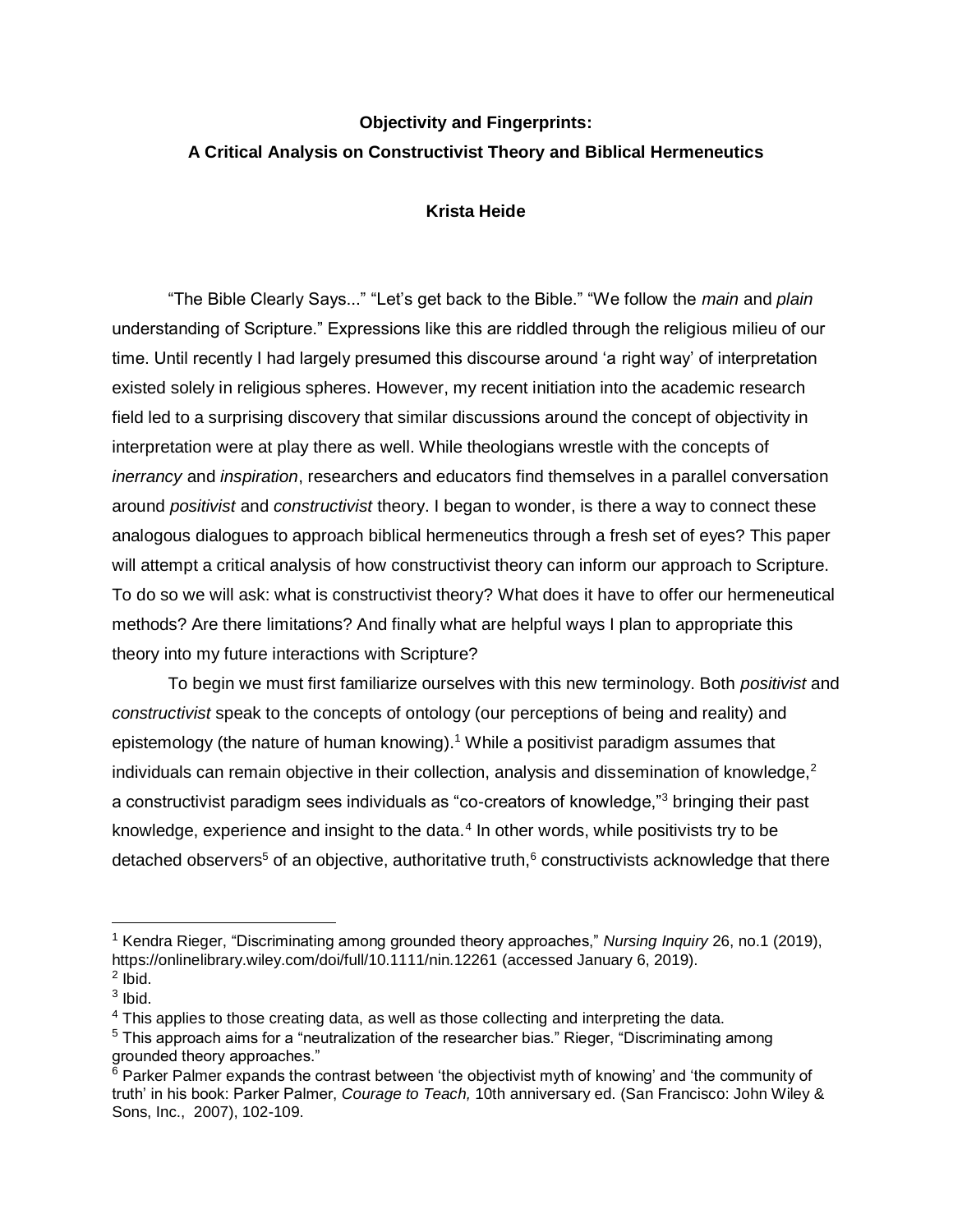is humanity at work in the process, and believe it adds (not detracts) from the depth, and richness of the data.<sup>7</sup>

If we were to transfer this understanding to biblical hermeneutics, constructivist theory brings an awareness of *personal influence* in and through the writing and the reading of scriptural texts. As theologian Walter Brueggemann suggests, "The God revealed in the Bible is filtered through human imagination."<sup>8</sup> This imagination is at play when we read and interpret the scriptures, $9$  and it was also at play when the biblical authors wrote the Scriptures.<sup>10</sup> This existence of human influence doesn't detract from the truth and authority of the content,<sup>11</sup> however it demands a specific approach and posture for *how* we engage with the material.<sup>12</sup> Constructivist theory reminds us that to approach Scripture well requires an awareness of the influencing factors present in our own lives, as well as an awareness of the context and worldview of those who wrote. As Old Testament scholar Sandra Richter points out, "reading the Old Testament is a cultural endeavor."<sup>13</sup> <sup>14</sup>

Another assertion of constructivist theory is in the belief that *all people can contribute to the conversation<sup>15</sup>* in ways that can add value, depth, and richness to the material being studied. Applying this to biblical hermeneutics brings the recognition that it is not just expert biblical theologians that are qualified to bring insight to the text.<sup>16</sup> For example, scientists,<sup>17</sup> artists,<sup>18</sup>

 $7$  While constructivist theory recognizes and values the way in researchers influence their data, researches are also encouraged to be "reflexive to avoid forcing their preconceived ideas on the data." Rieger, "Discriminating among grounded theory approaches."

<sup>&</sup>lt;sup>8</sup> Walter Brueggemann, "Imagining Life From God and Back to God," Abilene Christian University Summit 2012, podcast audio, January 29, 2013, https://itunes.apple.com/us/podcast/summit-2012/id594614615?mt=2

<sup>&</sup>lt;sup>9</sup> Brueggemann highlights how different Christian denominations form different perceptions of God based on what *they* think is valuable. Ibid.

<sup>&</sup>lt;sup>10</sup> Brueggemann notes that the perception of the "God of Mount Sinai" was formed in contrast to their Egyptian context. ''God had to be greater and tougher than Pharoah." Ibid.

 $11$  This is evidenced in the fact that qualitative constructivist theory is well respected in the academic research field.

 $12$  In a qualitative constructivist study, researchers work to collect narrative rich stories, and then put them alongside one another to see what patterns emerge. Rieger, "Discriminating among grounded theory approaches."

 $13$  Richter emphasizes that although God chose to reveal himself through a specific human culture does not mean that traditional Israelite culture was 'canonized' or set as a normative standard. Sandra Richter, *The Epic of Eden* (Downers Grove: Intervarsity Press Academic, 2008), 23.

 $14$  "One of our most fundamental mistakes in the reading of Scripture, particularly of the New Testament, is to assume that the structures and the systems it describes are as sacred and authoritative as the principles it affirms." Peter Gomes, *The Good Book* (New York: Avon Books, 1996), 143.

<sup>15</sup>All people means *all* people, regardless of education, race, gender, or age, or any other identifying factors.

<sup>&</sup>lt;sup>16</sup> Though dedicated theologians who have studied and poured over the Scriptures for years do certainly have a lot to contribute to contribute to a discussion around Biblical interpretation and application.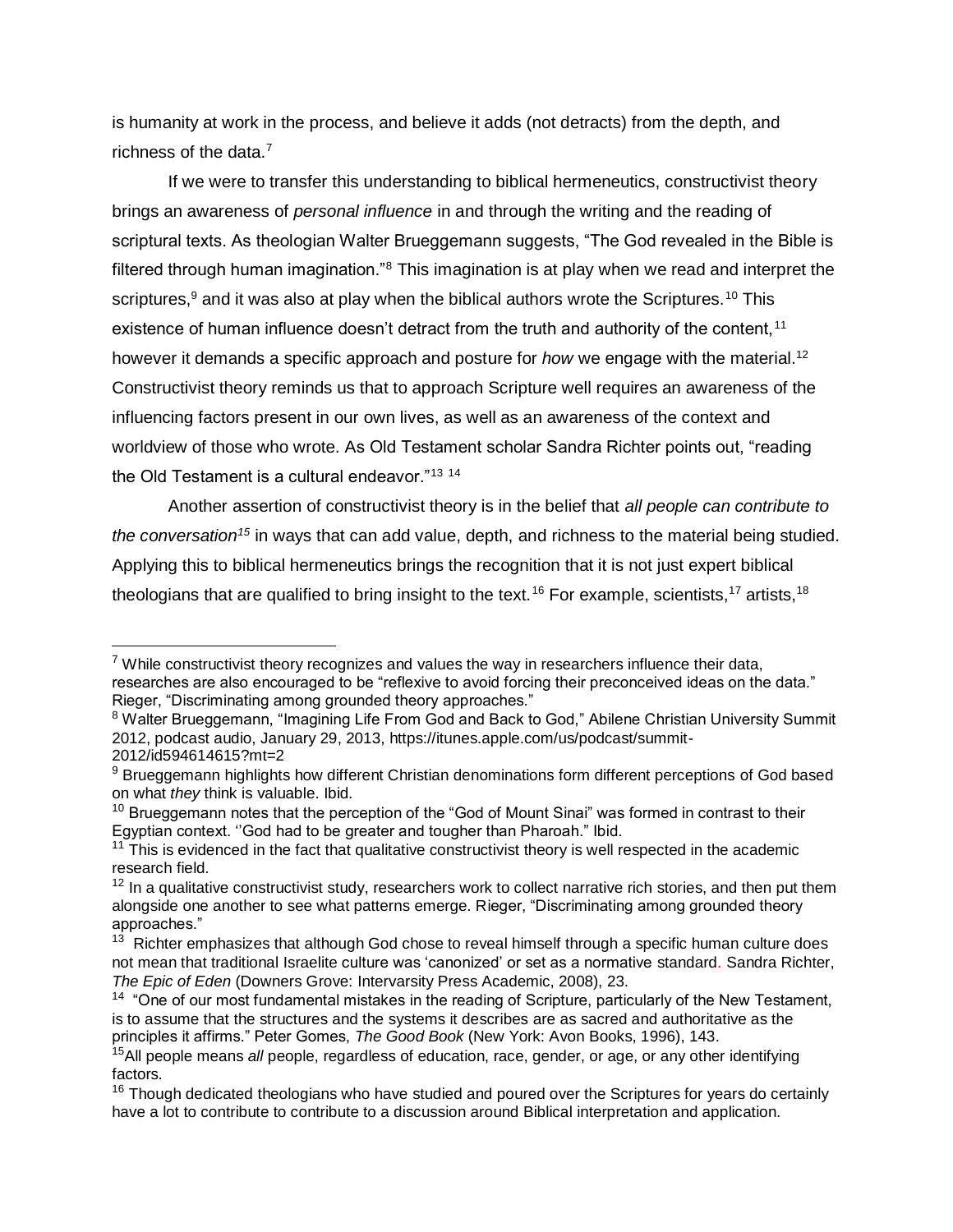womanists,<sup>19</sup> along with oppressed and marginalized people groups<sup>20</sup> also have vital perspective and knowledge that can enrich our hermeneutic discourse. When people bring their own knowledge base from any facet of human experience or study to the Bible, we can learn and grow together in deeper ways.

Of course there are several limitations of constructivist theory that must be considered as well. For example, *human naivete* means "we cannot identify and recognize what we don't already know."<sup>21</sup> Though we may try our best to become aware of our own worldview, it is difficult to clearly name the figurative water we are swimming in. Thus we may unintentionally infer more of our own bias than we realize into biblical interpretation methods. $^{22}$ 

Also, it requires some kind of *epistemological (or learning) framework* to be able to receive from and value alternative perspectives; this is not necessarily innate. Social psychologist and theologian Christena Cleveland notes the instinctual human tendency to gather with those who are similar to ourselves.<sup>23</sup> The problem is that "in absence of diverse influences, homogeneous group members tend to adopt more extreme and narrow-minded thinking as time passes,"<sup>24</sup> thus making individuals less likely to be able to receive from others. In this way the benefits of constructivism are only as helpful as an individual's ability to interact, listen and receive from others outside their demographic group.<sup>25</sup>

<sup>17</sup> Two examples of how scientific insight can add to our reading of the bible are Francis S. Collins, *The Language of God* (New York: Free Press, 2006) and Colin J. Humphreys, *The Miracles of Exodus* (New York: HarperCollins, 2003).

<sup>18</sup> Madeleine L'Engle brings powerful artistic insight to Scripture in her book: Madeleine L'Engle, *Walking on Water,* 4 ed*.* (New York: Convergent Books, 2016).

<sup>19</sup> *Womanist theology* is an emergent voice of African American Christian women in the United States. To learn more about this see: Rachel Held Evans, "Ask a Womanist Biblical Scholar…(Response)," Rachel Held Evans, January 13, 2015, [https://rachelheldevans.com/blog/ask-a-womanist-biblical-scholar-wil](https://rachelheldevans.com/blog/ask-a-womanist-biblical-scholar-wil-gafney-response)[gafney-response](https://rachelheldevans.com/blog/ask-a-womanist-biblical-scholar-wil-gafney-response) (accessed Jan. 15, 2019).

 $20$  "It is not simply that we expect now, as the result of our raised consciousness and improved scholarship, to find a place for blacks, women, and homosexuals within the household of faith, and perhaps even in the Bible. It is that the place for creative hope that arises out of suffering is most likely now to be found among blacks, women, and homosexuals. These outcasts may well be the custodians of those thin places; they may in fact be the watchers at the frontier between what is and what is to be." Peter Gomes, *The Good Book,* 230.

<sup>21</sup> Maria Baretto, quoted in George E. Hein, "Constructivist Learning Theory," *Exploratorium*  <https://www.exploratorium.edu/education/ifi/constructivist-learning> (accessed January 9, 2019).  $22$  One way to routinely check for personal bias is to make a habit of gathering with and learning from people from dissimilar backgrounds.

<sup>&</sup>lt;sup>23</sup> This tendency towards homogeneity is often an unconscious quest for self-affirmation. Christena Cleveland, *Disunity in Christ* (Downers Grove: IVP, 2013), 27.  $24$  Ibid.

<sup>&</sup>lt;sup>25</sup> Similar to the suggestion to challenge our naiveté, one way to open up the possibility to value and learn from others is make a habit of regularly gathering with and learning from people from dissimilar backgrounds.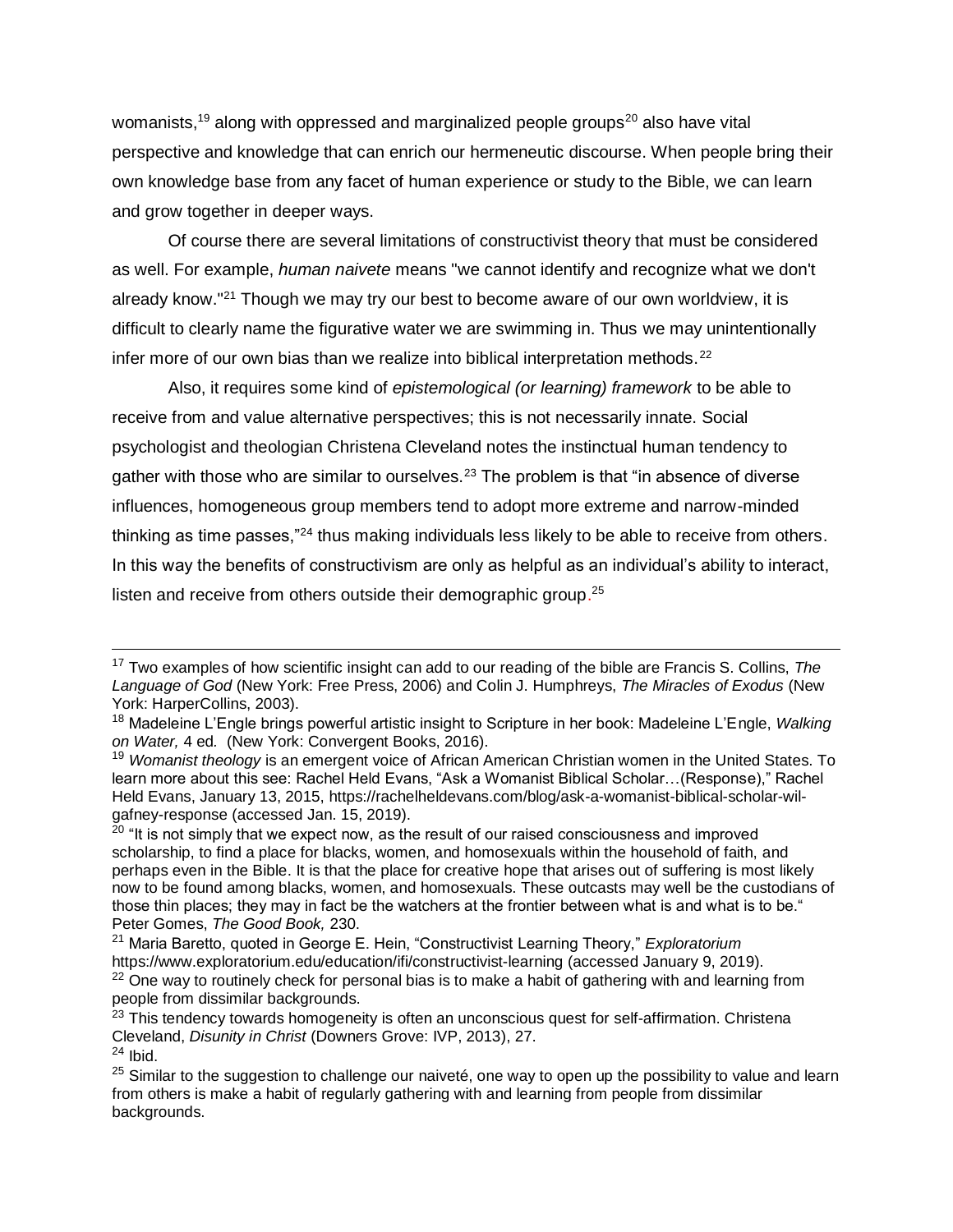Finally, the most detrimental limitation of the constructivist paradigm from a Christian perspective would be the perceived *inability to name a higher truth* that would transcend our personal or group constructions. Co-creating knowledge with others is a powerful thing, but it can only go so far. If constructivism leads us to acknowledge that the Bible was written from a human worldview, that the gospel accounts of Jesus are also human and partial in their recounting, we may be left wondering, what are the facts about Jesus and our faith that we can trust?

Since Christianity is based around *Jesus as our authoritative Truth*, it may feel like constructivist theory is incompatible with Christian thought. Austin C. Archer, Doctor of Educational Psychology, wrestles with this in his paper on "Constructivism and Christian Teaching."<sup>26</sup> Referencing apostle Paul he shares that even though currently "we see through a glass darkly,"<sup>27</sup> the Christian faith is based on the tenet that "one day we shall come to know, even as also I am known."<sup>28</sup> For Archer, the acknowledgement of our current partial understanding of reality, held in tension with the Christian promise of a future perfect knowing*,* makes space for constructivist theory to work alongside a Christian worldview.<sup>29</sup>

So, how can we integrate the offerings of constructivist theory into our biblical hermeneutics, while being mindful of its limitations? For starters, constructivist theory has encouraged me to begin any interaction with Scripture from a starting place of humility.<sup>30</sup> As Peter Enns writes, "No one just "follows" the Bible. We interpret it as people with a past and present, and in community with others, within certain traditions, none of which is absolute… we all bring our broken and limited selves into how we think of God."<sup>31</sup> Therefore to engage truthfully with the Scriptures, I must be willing to concede my own human perceptions and first take time to "reflect on  $[my]$  lens of imagination by which [I] filter the God of the Bible." $32$ 

I have also found that constructivist theory also has a lot to offer in regards to *pastoral teaching*. Professor George E. Heine shares that "any effort to teach must be connected to the state of the learner, [and] must provide a path into the subject for the learner based on that

<sup>26</sup> Austin C. Archer, "Constructivism and Christian Teaching," *The Institute for Christian Teaching*,

November 1998, [http://christintheclassroom.org/vol\\_23/23cc\\_085-101.htm](http://christintheclassroom.org/vol_23/23cc_085-101.htm) (accessed Jan 18, 2019). <sup>27</sup> 1 Corinthians 13:12 (KJV).

<sup>28</sup> Ibid.

<sup>&</sup>lt;sup>29</sup>Archer, "Constructivism and Christian Teaching."

 $30$  For me, humility speaks of two parts: an awareness and acceptance of the limitations in my personal perception, alongside an invitation to offer what I *do* perceive to the table -allowing God to weave my meager offerings with the offerings of others to create something much larger.

<sup>31</sup> Peter Enns, *The Sin of Certainty* (New York: HarperCollins, 2016), 17.

<sup>&</sup>lt;sup>32</sup> When reading and interpreting the Bible Walter Brueggemann suggests a reflective rubric as follows: "consider how much is it Spirit led, and how much is a filter of your vested interest, your hopes, your fears, your hurts." Brueggemann, "Imagining Life From God and Back to God."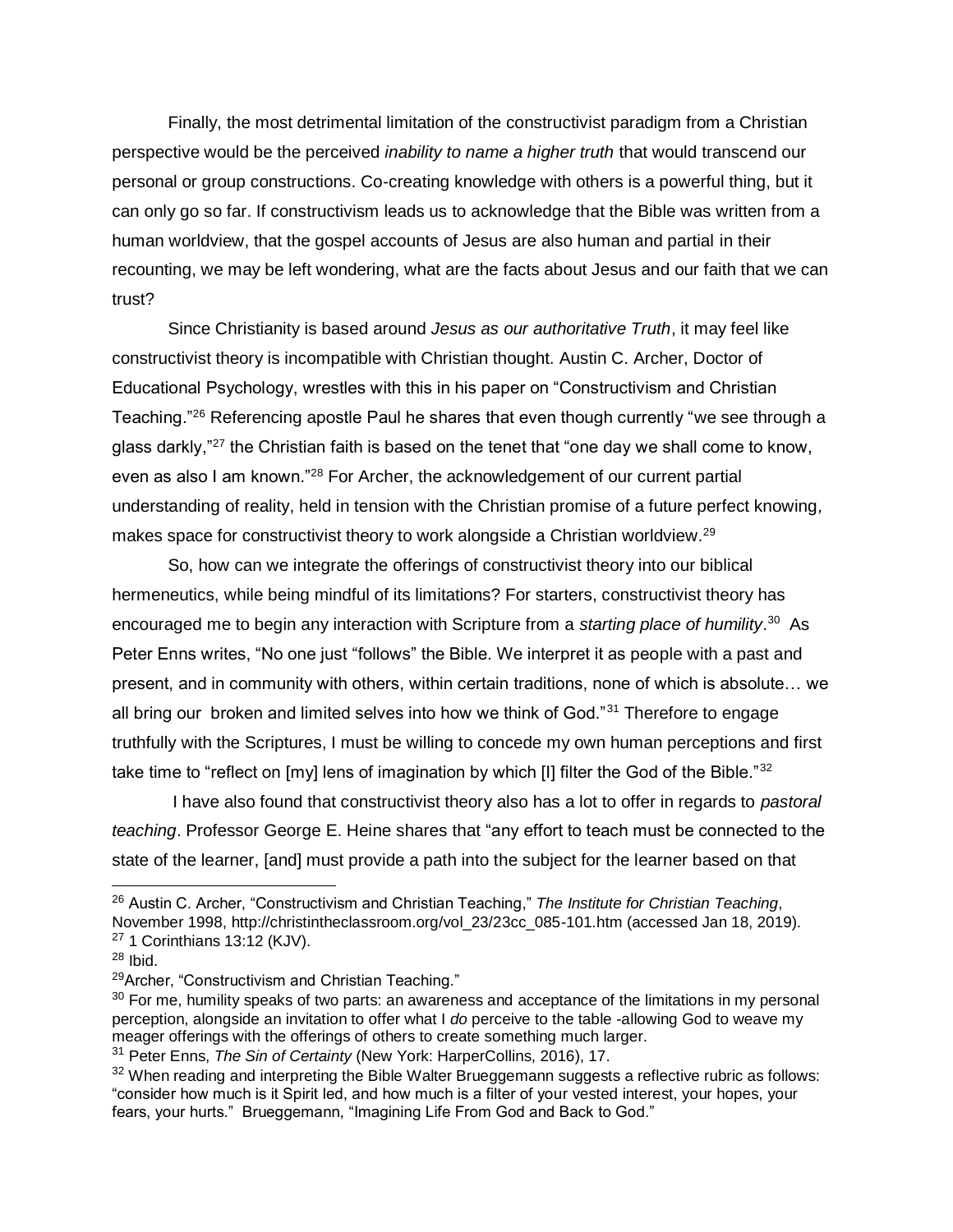learner's previous knowledge."<sup>33</sup> God has always been willing to meet people where they were at,<sup>34</sup> and good pastoral teaching should also function in the same way. This shifts the emphasis away from an authoritative pastoral teaching agenda, towards developing listening relationships with the *learners* in our spheres. From here bridges can be made for all towards a growing and maturing faith and relationship with Jesus.<sup>35</sup>

Though I appreciate the way constructivist theory brings an acknowledgement of human influence to the Scriptures, to leave the application there would be too reductionistic. Somehow, amidst the human fingerprints, a *sacred / divine presence* is also at work in the writing, reading and interpretation of biblical texts. In fact 'theopneustos,' translated as 'inspired' in 2 Tim. 3:16,<sup>36</sup> is rooted in the imagery of divine breath. $37$  Though we are given human accounts of ancient stories, somehow God has woven together patterns, themes, and prophetic wisdom that goes beyond any individual writer. For me, to be faithful to the scriptural text requires an ability to see both the human and the divine at play.

This ability to navigate both the human in the divine in the Scriptures is a delicate dance, but it becomes possible through the use of a *Christocentric lens*; "All Scripture is received as authoritative only after passing through the life, teachings, and gospel of Jesus."<sup>38</sup> Some portions of biblical text and / or personal interpretation will be congruent with the Incarnate Word, whereas others will be more representative of our human worldview and perceptions.

As Peter Gomes shares, "the question is not really about whether there is or is not interpretation in the reading of Scripture. Of course there is interpretation. The question is what kind of interpretation?" <sup>39</sup> Constructivist theory is valuable to the discourse around biblical hermeneutics in the way that it highlights the existence of *personal influence* while making *space for all people to contribute* to the conversation. However, *human naiveté*, underdeveloped *personal epistemological frameworks* and the *inability to name a higher truth* limit the reach of

 $\overline{a}$ 

 $35$  By "all" I am suggesting that learning does not come solely from an appointed pastor to their congregation, but rather both learning and teaching can come from all directions.

<sup>33</sup> Hein, "Constructivist Learning Theory."

<sup>&</sup>lt;sup>34</sup> God met with the Israelites in the midst of the language and worldview of their ancient tribal culture, but then slowly pushed them beyond cultural norms- towards inclusion, love and subverting social concepts of power. Richter, *Epic of Eden.* 

<sup>&</sup>lt;sup>36</sup> 2 Timothy 3:16 - "All Scripture is inspired by God and profitable for teaching, for reproof, for correction, for training in righteousness." (NASB).

<sup>37</sup> Rachel Held Evans, *Inspired* (Nashville: Nelson Books, 2018), xxii.

<sup>38</sup> Brad Jersak, *"One Story, Two Revelations, Four Voices: Reading Biblical Narrative Christocentrically," Clarion Journal*, August 28, 2014, [https://www.clarion-journal.com/clarion\\_journal\\_of\\_spirit/2014/08/one](https://www.clarion-journal.com/clarion_journal_of_spirit/2014/08/one-story-two-revelations-four-voices-reading-biblical-narrative-christologically-brad-jersak.html)[story-two-revelations-four-voices-reading-biblical-narrative-christologically-brad-jersak.html](https://www.clarion-journal.com/clarion_journal_of_spirit/2014/08/one-story-two-revelations-four-voices-reading-biblical-narrative-christologically-brad-jersak.html) (accessed October 25, 2018), 2.

<sup>39</sup> Peter Gomes, *The Good Book,* 33.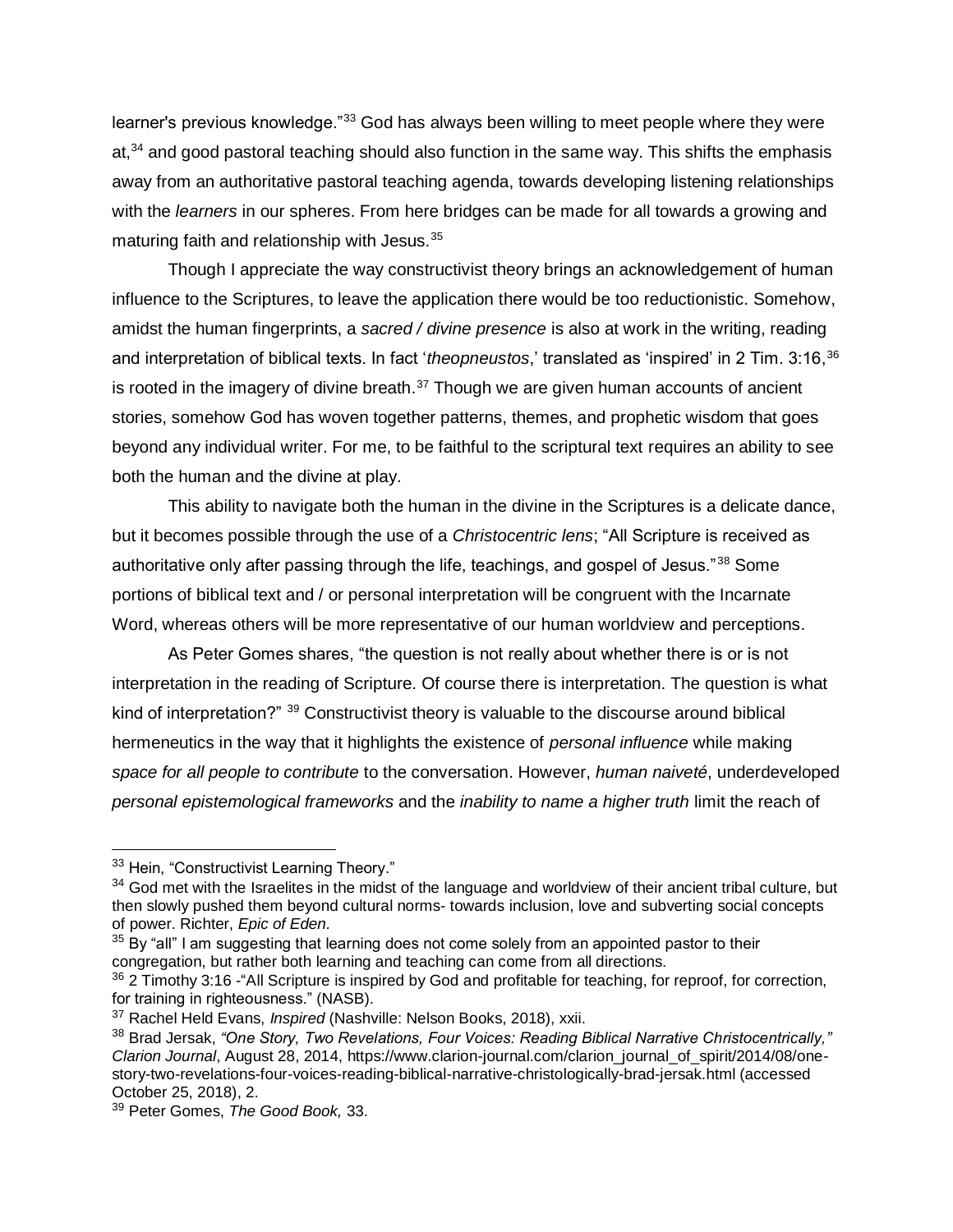constructivist theory in a Christian context. Personally, and pastorally, I have found this exploration of constructivism to be a refreshing new lens through which to approach the conversation of biblical interpretation. I have found constructivist theory to be deeply valuable in the way it encourages *humility* in the reading and interpreting of biblical texts, and how it expands the methodology of *pastoral teaching* to first consider the stories of *the learners* in our midst. However, to remain truthful to the tenets of Christianity, I need to balance the constructivist concept of human fingerprints with the *sacred / divine presence* in the text, gauging the authority of any insight or revelation only by its *congruence with the life, teaching and death of Jesus Christ.*